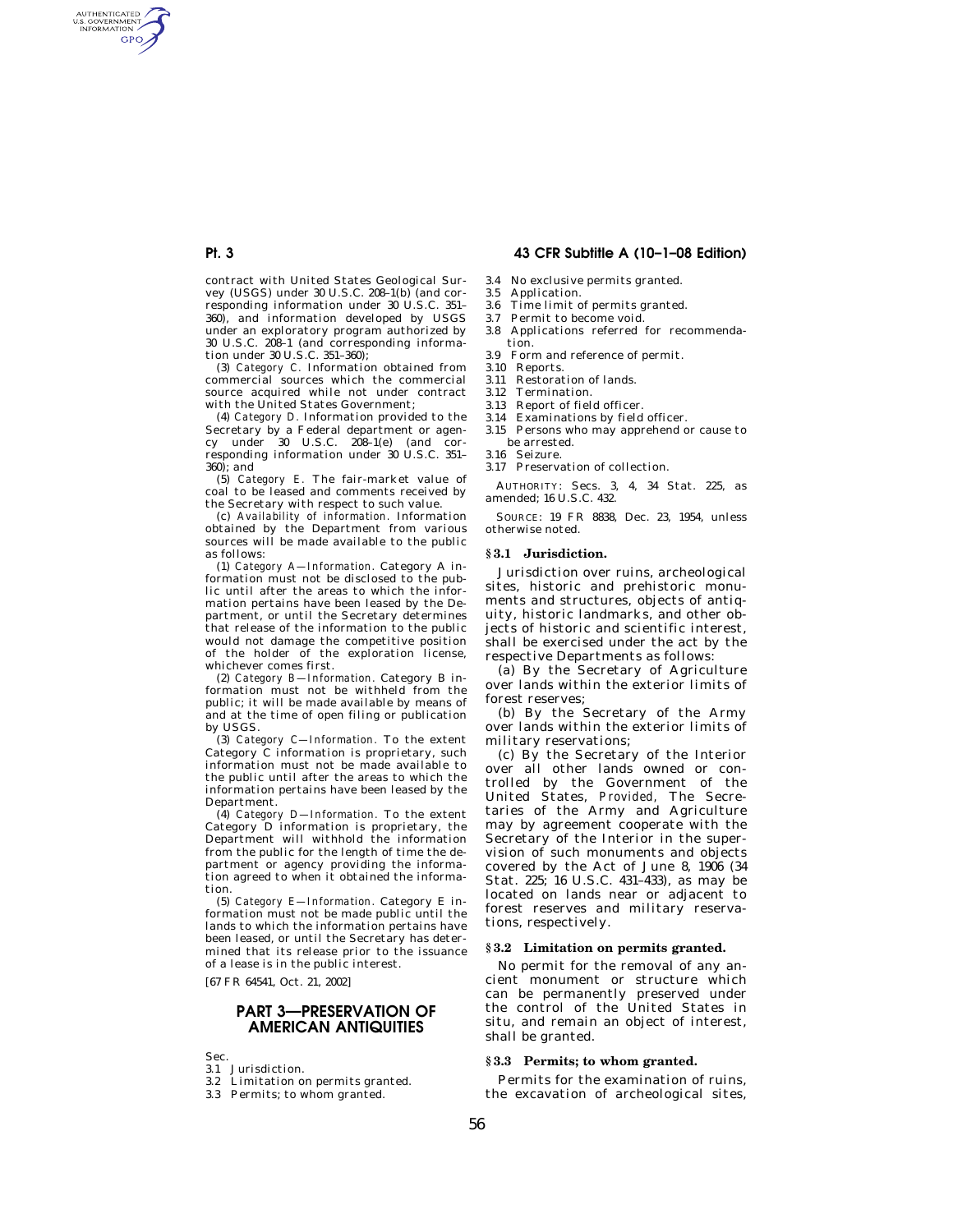## **Office of the Secretary, Interior § 3.14**

and the gathering of objects of antiquity will be granted, by the respective Secretaries having jurisdiction, to reputable museums, universities, colleges, or other recognized scientific or educational institutions, or to their duly authorized agents.

#### **§ 3.4 No exclusive permits granted.**

No exclusive permits shall be granted for a larger area than the applicant can reasonably be expected to explore fully and systematically within the time limit named in the permit.

#### **§ 3.5 Application.**

Each application for a permit should be filed with the Secretary having jurisdiction, and must be accompanied by a definite outline of the proposed work, indicating the name of the institution making the request, the date proposed for beginning the field work, the length of time proposed to be devoted to it, and the person who will have immediate charge of the work. The application must also contain an exact statement of the character of the work, whether examination, excavation, or gathering, and the public museum in which the collections made under the permit are to be permanently preserved. The application must be accompanied by a sketch plan or description of the particular site or area to be examined, excavated, or searched, so definite that it can be located on the map with reasonable accuracy.

## **§ 3.6 Time limit of permits granted.**

No permit will be granted for a period of more than 3 years, but if the work has been diligently prosecuted under the permit, the time may be extended for proper cause upon application.

# **§ 3.7 Permit to become void.**

Failure to begin work under a permit within 6 months after it is granted, or failure to diligently prosecute such work after it has been begun, shall make the permit void without any order or proceeding by the Secretary having jurisdiction.

#### **§ 3.8 Applications referred for recommendation.**

Applications for permits shall be referred to the Smithsonian Institution for recommendation.

#### **§ 3.9 Form and reference of permit.**

Every permit shall be in writing and copies shall be transmitted to the Smithsonian Institution and the field officer in charge of the land involved. The permitee will be furnished with a copy of the regulations in this part.

## **§ 3.10 Reports.**

At the close of each season's field work the permitee shall report in duplicate to the Smithsonian Institution, in such form as its secretary may prescribe, and shall prepare in duplicate a catalogue of the collections and of the photographs made during the season, indicating therein such material, if any, as may be available for exchange.

#### **§ 3.11 Restoration of lands.**

Institutions and persons receiving permits for excavation shall, after the completion of the work, restore the lands upon which they have worked to their customary condition, to the satisfaction of the field officer in charge.

## **§ 3.12 Termination.**

All permits shall be terminable at the discretion of the Secretary having jurisdiction.

### **§ 3.13 Report of field officer.**

The field officer in charge of land owned or controlled by the Government of the United States shall, from time to time, inquire and report as to the existence, on or near such lands, of ruins and archaeological sites, historic or prehistoric ruins or monuments, objects of antiquity, historic landmarks, historic and prehistoric structures, and other objects of historic or scientific interest.

#### **§ 3.14 Examinations by field officer.**

The field officer in charge may at all times examine the permit of any person or institution claiming privileges granted in accordance with the act and this part, and may fully examine all work done under such permit.